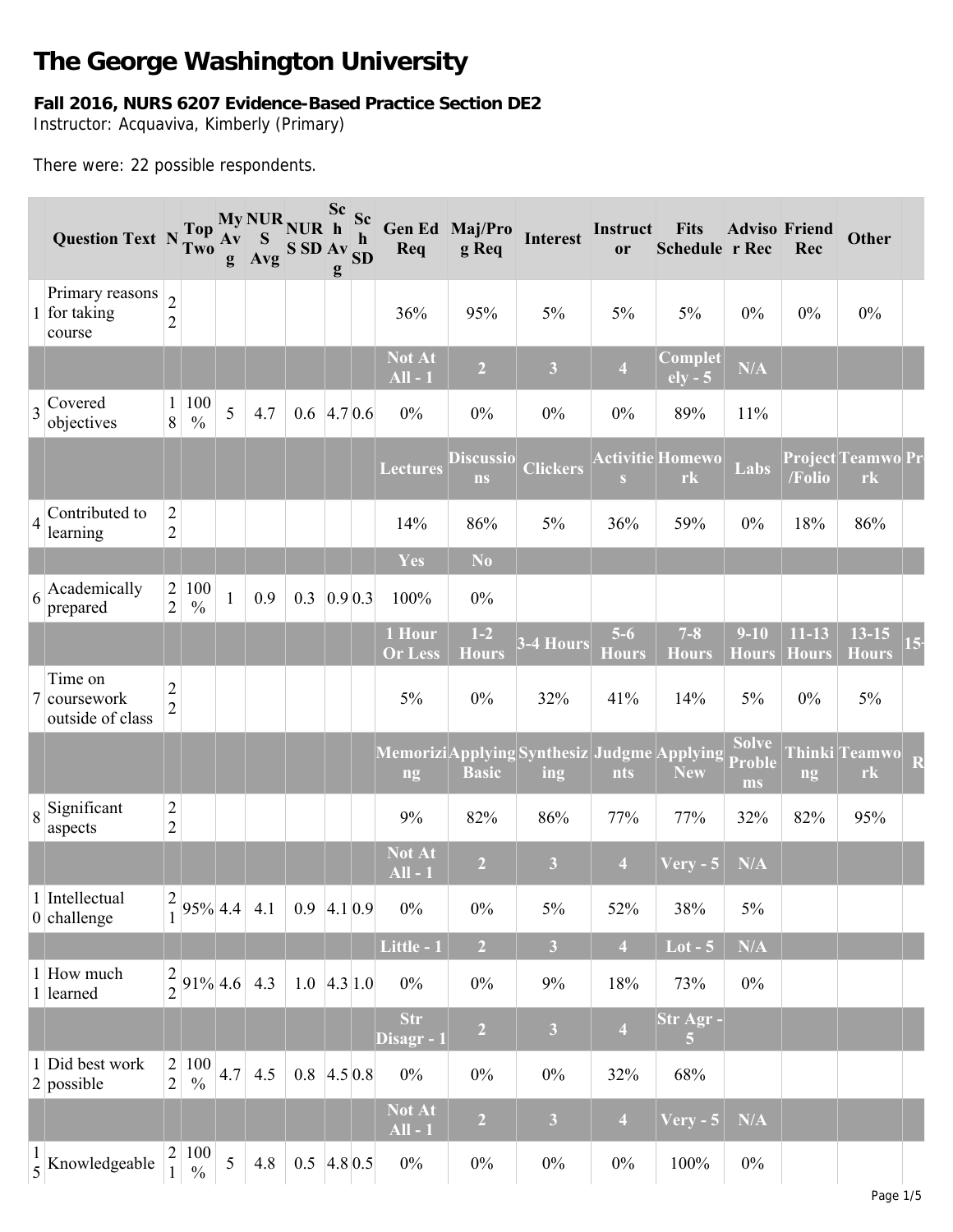

| esentati | <b>Guest</b>     | Fieldwo                | <b>Writi Othe</b> |           |
|----------|------------------|------------------------|-------------------|-----------|
| ons      | Lecturers        | rk/Trip<br>$\mathbf S$ | ng                | $\Gamma$  |
| 5%       | 0%               | 0%                     | 14%               | 5%        |
|          |                  |                        |                   |           |
|          |                  |                        |                   |           |
| + Hours  |                  |                        |                   |           |
| 0%       |                  |                        |                   |           |
| eading   | Presentat<br>ion | Lab                    | Writi<br>ng       | Othe<br>r |
| 68%      | $0\%$            | 0%                     | 27%               | 0%        |
|          |                  |                        |                   |           |
|          |                  |                        |                   |           |
|          |                  |                        |                   |           |
|          |                  |                        |                   |           |
|          |                  |                        |                   |           |
|          |                  |                        |                   |           |
|          |                  |                        |                   |           |
|          |                  |                        |                   |           |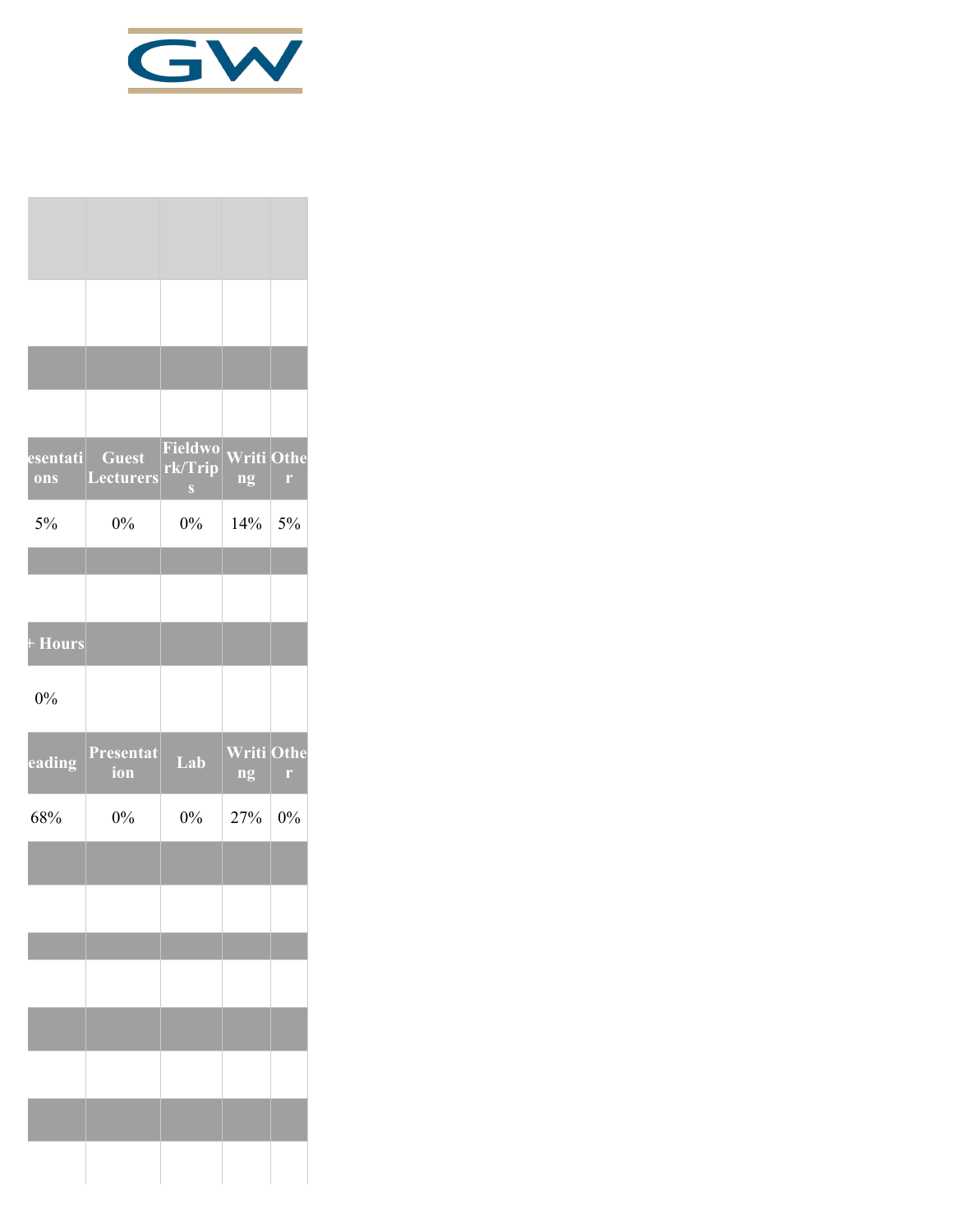|                |                                       |                                  |                       |     |     |     |         | $Low - 1$                | $\overline{2}$ | $\overline{\mathbf{3}}$ | $\overline{4}$ | High $-5$                   | N/A   |  |
|----------------|---------------------------------------|----------------------------------|-----------------------|-----|-----|-----|---------|--------------------------|----------------|-------------------------|----------------|-----------------------------|-------|--|
| $\overline{6}$ | Enthusiasm                            | $\overline{2}$<br>$\mathbf{1}$   | 100<br>$\frac{0}{0}$  | 5   | 4.7 | 0.7 | 4.70.7  | $0\%$                    | $0\%$          | $0\%$                   | $0\%$          | 100%                        | $0\%$ |  |
|                |                                       |                                  |                       |     |     |     |         | <b>Str</b><br>Disagr - 1 | $\overline{2}$ | $\overline{\mathbf{3}}$ | $\overline{4}$ | Str Agr -<br>$\overline{5}$ | N/A   |  |
|                | 1 Treats students<br>7 with respect   | $\overline{2}$<br>$\mathbf{1}$   | 100<br>$\frac{0}{0}$  | 5   | 4.8 | 0.7 | 4.80.7  | $0\%$                    | $0\%$          | $0\%$                   | $0\%$          | 100%                        | $0\%$ |  |
|                |                                       |                                  |                       |     |     |     |         | Not Fair<br>$-1$         | $\overline{2}$ | $\overline{\mathbf{3}}$ | $\overline{4}$ | <b>Very</b><br>Fair $-5$    | N/A   |  |
| $\overline{8}$ | Fair grading                          |                                  | $\frac{2}{1}$ 95% 4.9 |     | 4.6 | 0.8 | 4.60.8  | $0\%$                    | $0\%$          | $5\%$                   | $0\%$          | 95%                         | $0\%$ |  |
|                |                                       |                                  |                       |     |     |     |         | Not At<br>$All - 1$      | $\overline{2}$ | $\overline{\mathbf{3}}$ | $\overline{4}$ | <b>Excellent</b><br>$-5$    | N/A   |  |
|                | $\int_{9}^{1}$ Feedback               | $\overline{c}$<br>$\overline{2}$ | 100<br>$\frac{0}{0}$  | 5   | 4.5 | 0.9 | 4.5 0.9 | $0\%$                    | $0\%$          | $0\%$                   | $0\%$          | 100%                        | $0\%$ |  |
|                |                                       |                                  |                       |     |     |     |         | Poor - $1$               | $\overline{2}$ | $\overline{\mathbf{3}}$ | $\overline{4}$ | <b>Excellent</b><br>$-5$    |       |  |
|                | 2 Overall rating<br>$0$ of instructor | $\overline{2}$<br>$\overline{2}$ | 100<br>$\frac{0}{0}$  | 4.8 | 4.5 | 0.8 | 4.5 0.8 | $0\%$                    | $0\%$          | $0\%$                   | 18%            | 82%                         |       |  |

## **Text Responses**

# **If you selected 'other' as a teaching method, please comment.**

### Infographics

 **Use this space for comments on strengths of the course.**

It was designed in a way that kept me engaged weekly. It was challenging, but in a creative way. The professor was extremely responsive and great too.

This was a great class! I learned so much. I really liked the multiple choice Apply it assignments. It was nice to get a break from so much writing. Great professor I really enjoyed this class!

Discussion did provide a good way to learn and synthesize material.

This professor was FANTASTIC. She was fair and ENTHUSIASTIC. I never really liked research before I took this class.

Engaging activities, group discussions and projects, instructor participation and communication. The instructor was fair and listened to concerns and feedback from students and made adjustments throughout the semester to meet the needs of the class.

The course provided great team work projects, as nurses and future practitioner teamwork is a critical aspect of our career, therefore, having this incorporated into this course was very powerful. Also, individual work allowed me to use my critical thinking and apply what I have learned through every chapter in depth.

Great discussions. Makes discussions fun

the professor was amazing and considerate with the distant learning. easy to communicate with

Our instructor is the biggest strength of the course. She genuinely helps each student understand the material through the discussion boards, an email or through announcements. Her expectations are clear and if they are not she clarifies. She is always available and responds very quickly. I am also impressed at how quickly she sends out grades. She has been a pleasure to have as an instructor.

I love that the majority of our points were earned by discussions and interactions on black board, Rather than having papers or assignment's on our own. I also enjoyed that our instructor was open to the idea of changing some of the written assignments we were having difficulty with to multiple choice assignments and even having us creat e our own multiple choice questions on the material to show our understanding. Our instructor was very interactive with us on the discussion boards and helped correct us and help us learn and understand the material.

I enjoyed the discussion topics in this class.

This was an amazing course! Kim structures it to flow beautifully with content from week to week, building upon prior week's learning and assignments. The online discussion format worked great and I had a great group of classmates. I only wish we could all stay together in future course sections - we really synced well. I can't thank Kim enough for making the material interesting and engaging. She listened to our concerns about the Apply It assignments and made changes during the course based on feedback. This was a wonderful change which added to my learning - especially when I had to come up with questions for 2 assignments. That was a challenging assignment - not easy developing test questions! Another strength was Kim's "hanging in the shadows" and redirecting us only when needed. She really knows how to let us develop as a group and when to help us with a topic/concept. Her support and enthusiasm shows through her posts! An incredible teacher! Hope she teaches other courses that I will be taking! I have to say that, by far, this has been THE best research and EBP course I've ever had.

Small group discussions were very beneficial and informative. Multiple choice "Apply It" assignments were a welcomed change to the typical question format.

Dr. Acquaviva was extremely helpful and responsive when I needed something clarified. Very encouraging during a tough course to students which helps keep moral up and also motivation!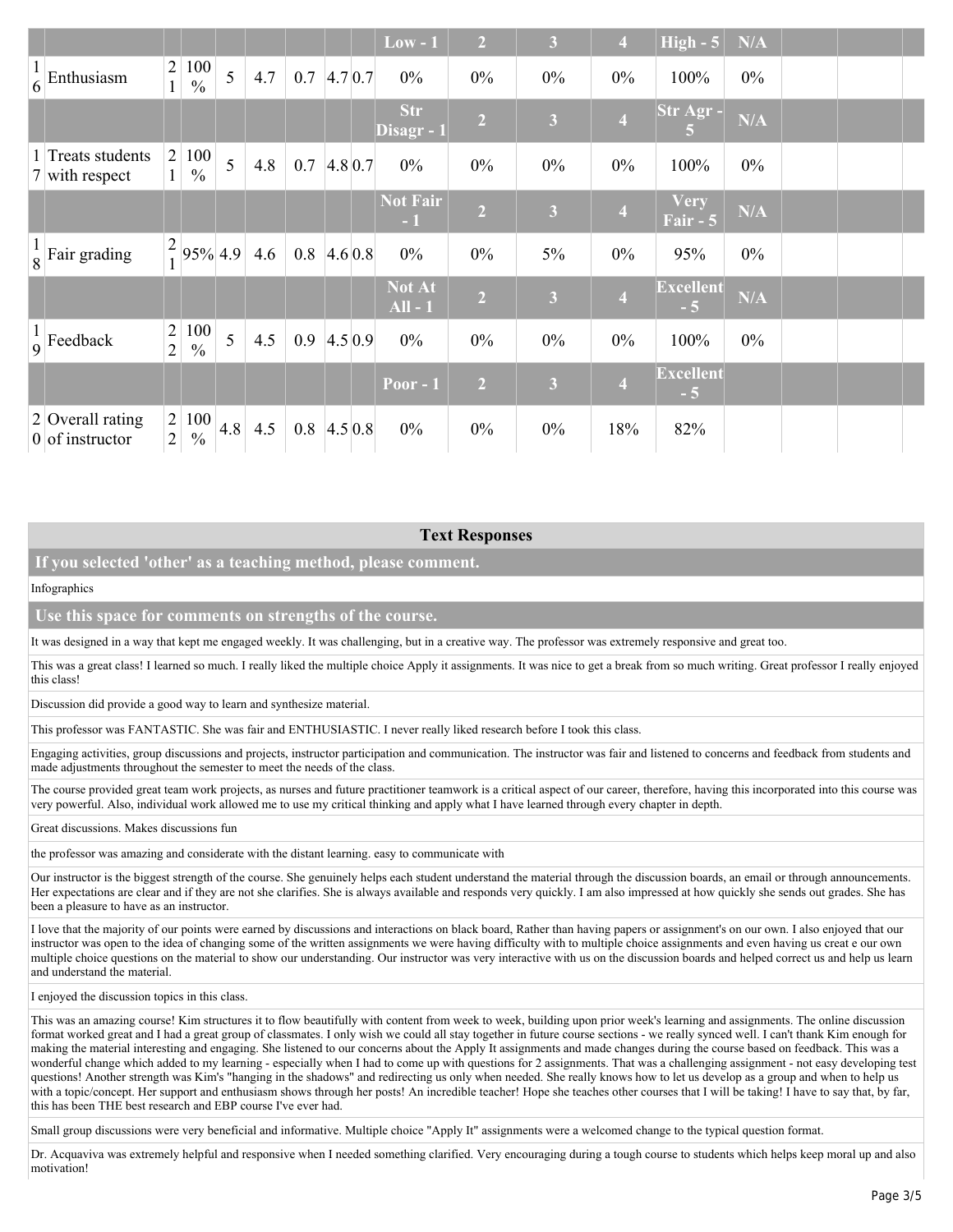